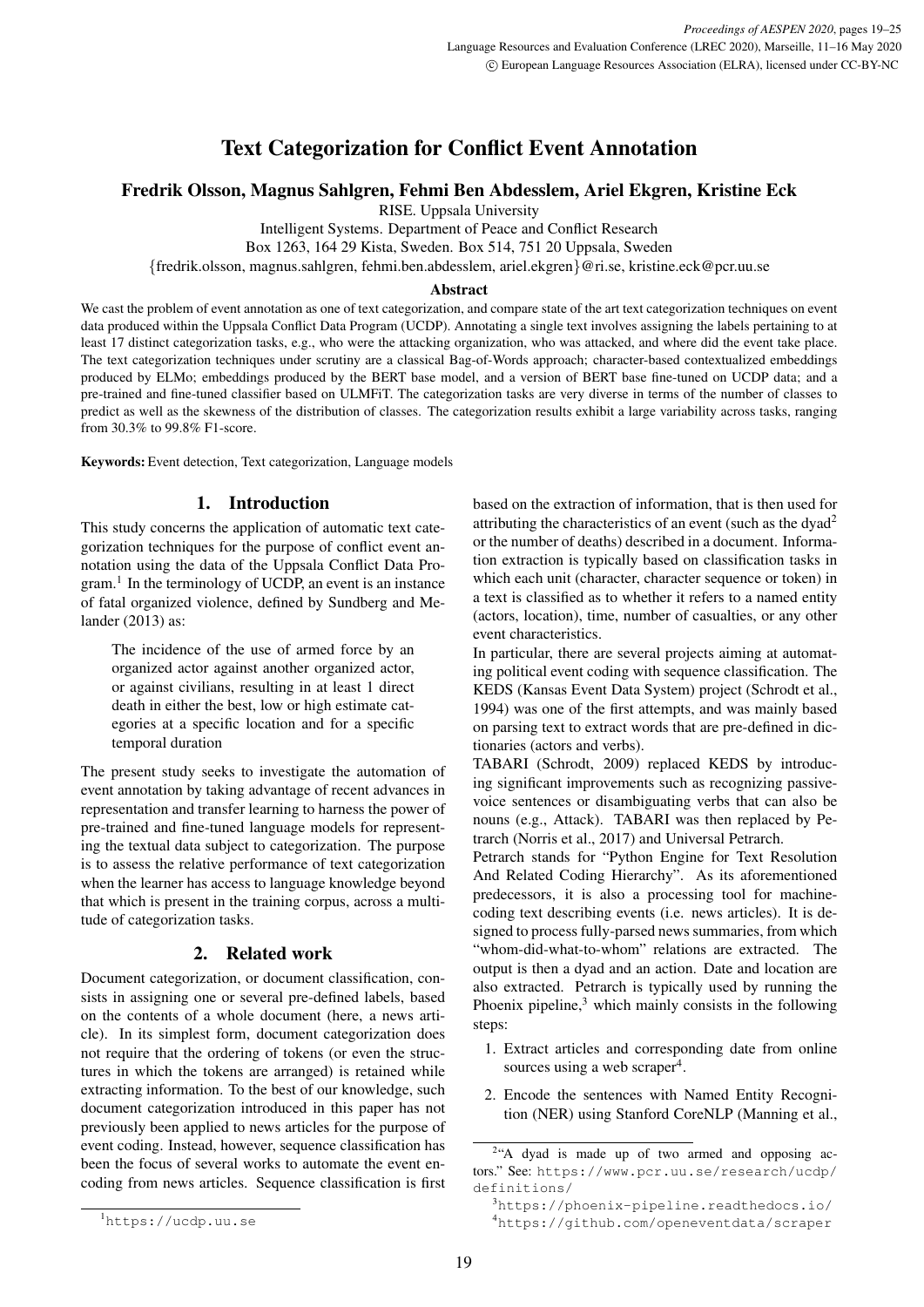[2014\)](#page-5-1)

- 3. Encode each sentence with [source actor, action, and target actor] (who does what to whom) using Petrarch.
- 4. Encode each sentence with a location using CLIFF-CALVIN [\(D'Ignazio et al., 2014\)](#page-5-2) or Mordecai [\(Hal](#page-5-3)[terman, 2017\)](#page-5-3).

In all these tools, actors and actions (verbs) are pre-defined in a specific ontology. Both Petrarch and Universal Petrarch use the same ontology for actors and verbs, based on TABARI dictionaries. TABARI dictionaries follow the CAMEO (Conflict and Mediation Event Observations) framework [\(Schrodt et al., 2008\)](#page-6-3), which was initially intended as an extension of an ontology from the 60-70s called WEIS [\(McClelland, 2006\)](#page-5-4). Another old ontology is COPDAB [\(Azar, 1980\)](#page-5-5) in the 1980s. Competing modern ontologies to CAMEO are the IDEA [\(Bond et al., 2003\)](#page-5-6) ontology from the 2000s, and the JRC-names [\(Ehrmann et al.,](#page-5-7) [2017\)](#page-5-7) in the 2010s, developed as a by-product of the EMM (European Media Monitor) project.

Currently, CAMEO is being replaced by PLOVER, $5$  a new ontology with coverage of some new actions, vastly simplified coding of other actions, and a more flexible system for extensions and modifications.

Coding systems such as Petrarch and Universal Petrarch are rule-based: they use rules to decide which noun phrases are actors and which verb phrases are actions, and then compare these chunks of text against lists of hand-defined rules for coding actions and actors. Despite using NLP methods (e.g., NER), they are rarely using advanced machine learning algorithms. Among the few works using machine learning we can cite the work of [Beieler \(2016\)](#page-5-8), who uses a character-based convolutional neural network, based on the work of [Zhang et al. \(2015\)](#page-6-4), to determine the type of event action. However, the event actors are still determined with Petrarch, and the training dataset is also labelled with Petrarch.

Recently, categorizing news articles has also been experimented by Adhikari et al. [\(Adhikari et al., 2019\)](#page-5-9) using BERT (introduced in Section [5.4.\)](#page-3-0) to extract the topic of the articles.

## 3. Event annotation at UCDP

The Uppsala Conflict Data Program is the oldest ongoing data collection project for civil war, dating back almost 40 years. UCDP continuously updates its online database on armed conflicts and organized violence, in which information on several aspects of armed conflict such as conflict dynamics and conflict resolution is available. The database offers a web-based system for visualizing, handling and downloading data, including ready-made datasets on organized violence and peacemaking, all free of charge. UCDP is staffed by permanent full-time employees, handling data collection and processing detailed in (Högblad, 2019), including analysis and management.

The typical work-flow for a UCDP event annotator amounts to the following. For retrieving the news data from their data provider, an annotator:

- 1. inputs search terms to search selected news sources, then;
- 2. judges whether each news item retrieved:
	- (a) describes a conflict event relevant to UCDP, and
	- (b) either describes a new event, or brings new information about a known event.

Once a news text passes the above criteria, i.e., it is in fact relevant and contributes new information, the annotator looks for the following information in it:

- Geography (country, region, and even finer grained geographical reference points).
- Participants in the dyad.
- The number of deaths reported.
- Date or time period of the event.

More often than not, multiple news items relating to the same event are required in order to decide on all of the aforementioned attributes for an event. UCDP staff processes approximately 50 000 news items and other reports yearly, depending on the conflict situation in the world. In total, each text is manually annotated with up to 19 different labels.

The textual data in the UDCP database is annotated at the document level, rather than with in-text annotations at the sentence level. For instance, a document annotated with information about the dyad being part of an event exhibits an association between the dyad identifier and the document, but it does not provide information as to where in the document the reference to the dyad is located, and thus not how the surface form of the reference is manifested. This is a consequence of how the UCDP staff work when annotating event data, and it renders it natural to cast the event annotation problem as one of text categorization, rather than as a sequence extraction and labelling task. The annotation tasks consist in identifying the labels present in Table [1.](#page-2-0)

#### 4. The dataset

The dataset at hand in this study consists of a combination of two distinct sources; the internal UCDP database compiled while UCDP annotators are working with identifying events in news text and reports, and the externally published Georeferenced Event Dataset [\(Sundberg and Me](#page-6-0)[lander, 2013\)](#page-6-0). The former contains textual information related to the source documents read by the annotator while annotating the event, while the externally published event data is a clean, quantitative view of the text data. The combination of the data sources constitutes the ground truth, that the machine learning experiments carried out in this study will try to re-create.

#### <span id="page-1-1"></span>4.1. The training set

The dataset used in the following experimental setup consists of 31 772 UCDP events, each of which is associated with a unique body of text in English. A body of text can consist of a (mix of) notes made by the annotator, records

<span id="page-1-0"></span><sup>5</sup><https://github.com/openeventdata/PLOVER>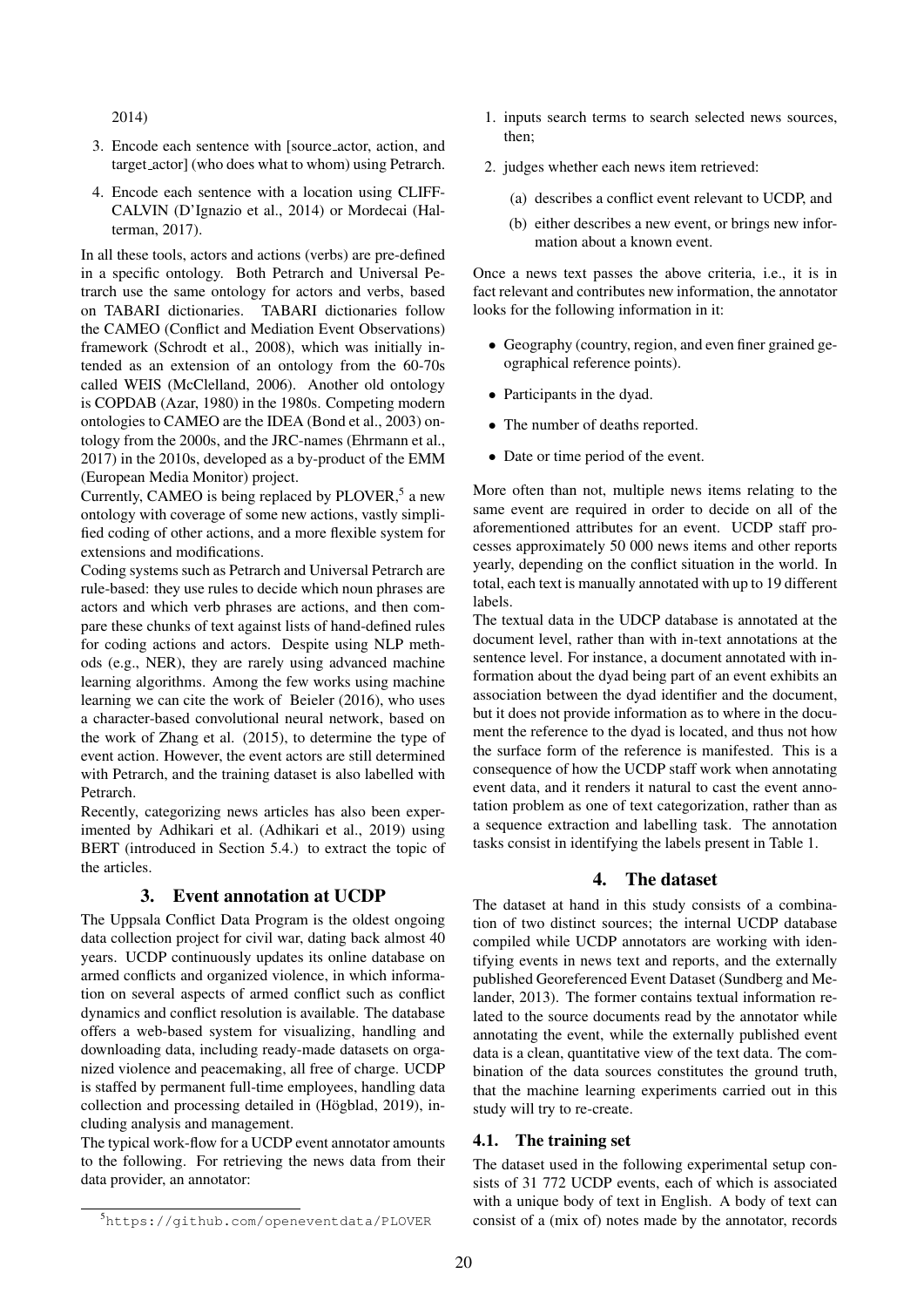| Label             | Description                                                  | Number of classes | Class entropy    |
|-------------------|--------------------------------------------------------------|-------------------|------------------|
| side_a            | Name of state or government side involved.                   | 299               | $\overline{3.9}$ |
| side_b            | Name of other participant.                                   | 301               | $\overline{3.5}$ |
| dyad_name         | Combination of side_a and side_b.                            | 510               | $\overline{4.5}$ |
| type_of_violence  | State-based, non-state, or one sided.                        | 3                 | 0.8              |
| conflict_name     | The name of the conflict.                                    | 428               | 4.3              |
| where_coordinates | Name of place of conflict.                                   | 4 1 2 5           | 7.4              |
| region            | Name of region.                                              | 5                 | 1.4              |
| country           | Name of country.                                             | 84                | 3.2              |
| adm <sub>-1</sub> | More precise name of region.                                 | 672               | 5.3              |
| $adm_2$           | Even more precise name of region.                            | 1739              | 6.5              |
| deaths_a          | Number of deaths reported for side_a.                        | 75                | 1.4              |
| deaths_b          | Number of deaths reported for side_b.                        | 115               | 1.9              |
| deaths_civilians  | Number of deaths reported for civilians.                     | 117               | 1.5              |
| deaths_unknown    | Number of deaths reported for unknown side.                  | 104               | 0.9              |
| low               | The lowest estimate of number of deaths reported for event.  | 175               | 3.2              |
| best              | The best estimate of number of deaths reported for event.    | 187               | $\overline{3.2}$ |
| high              | The highest estimate of number of deaths reported for event. | 218               | 3.3              |

<span id="page-2-0"></span>Table 1: The labels to be identified by tasks, along with their short descriptions, their number of classes, and their class entropy for the dataset consisting of 31 772 events. The class entropy is a measure of the class imbalance for a task such that a low value indicate higher imbalance. The class entropy is elaborated on in Section [4.2..](#page-2-1)

copied verbatim from an online conflict tracker, part or the whole of one or several news items, or some other distinct unit of text taken from an online resource. The dataset has been pre-processed and chosen so as to make sure that each text has given rise to a unique UCDP event. That is, in the current dataset there is a one-to-one relation between a body of text and an event. Thus, all texts that have resulted in two or more UCDP events have been omitted. The rationale behind this decision is the following: if a machine cannot reproduce the accuracy of the human annotators when presented with an admittedly simplified scenario (i.e., expect no more than exactly one event per text), then it will not perform well in a more realistic setting either (i.e., expect an arbitrary number of events to be described in each text). Only if the results in the simpler scenario are satisfactory should the more complicated setting be addressed.

## <span id="page-2-1"></span>4.2. The labels to predict

There are at least 17 different categorization tasks that a UCDP annotator has to deal with for every single event (omitting the temporal categories, i.e., the starting and ending date of an event). The annotations of the event data provided by UCDP constitutes the ground truth, and is as such the target of the predictions in the experiments to follow. In other words, for each of the bodies of texts in the dataset, there are 17 labels to predict. Table [1](#page-2-0) shows the possible number of different classes that are in play in each of the annotation tasks, as well as the normalized entropy among those labels. The normalized class entropy value  $\eta$ is defined as  $\eta(X) = -\sum_{i=1}^n \frac{p(x_i) \ln(p(x_i))}{\ln(n)}$  where X is the set of *n* possible classes, and  $p(x_i)$  is the observed fraction of values equal to the ith class. The entropy is indicative of the distribution of classes within a task. A low entropy value is a sign of a skewed distribution, e.g., one class is significantly more frequent than the others, while a high entropy implies a more even distribution of classes. Combined, the size of the data, the number of classes and the class entropy tells us something about the expected complexity of the annotation task. For example, given the values in Table [1,](#page-2-0) it is expected that the task where coordinates will be hard since it contains many classes  $(4\ 125)$  that are relatively evenly distributed across the dataset (the entropy value is high) giving, on average, relatively few events per class (31 722/4 125) to learn from. On the other hand, the task type of violence task exhibits a number of classes and class entropy at the other end of the spectrum: it is comprised of few classes (3) that are unevenly distributed in terms of occurrences in the dataset (entropy 0.8). Thus, an annotator is expected to perform well for (the majority) classes in the task.

Of course, there is more than meets the eye when it comes to how well a classifier actually manages to perform than just the number of classes, and their relative distribution, but these numbers give a hint as to what to expect.

## 5. Experimental setup

The experiments carried out in this study involve learning from the contents of the texts described in Section [4.1.](#page-1-1) to predict the classes of each task described in Section [4.2..](#page-2-1) There are 17 different tasks, each of which will be addressed using five different text categorization techniques, as well as a random guessing-based baseline performance estimation.

For each task, the baseline (Section [5.1.\)](#page-3-1), Bag-of-Words (BoW, Section [5.2.\)](#page-3-2), ELMo experiments (Section [5.3.\)](#page-3-3), the two BERT versions (Section [5.4.\)](#page-3-0) are based on 5-fold cross-validation, with test data size set to 20% of the total corpus. This means that the baseline, BoW, ELMo, and BERT results are supported by approximately 30 000 data points each. Due to the time it took to complete the ULM-FiT experiments (Section [5.5.\)](#page-3-4), they are based on a single training and testing set, where the testing set is made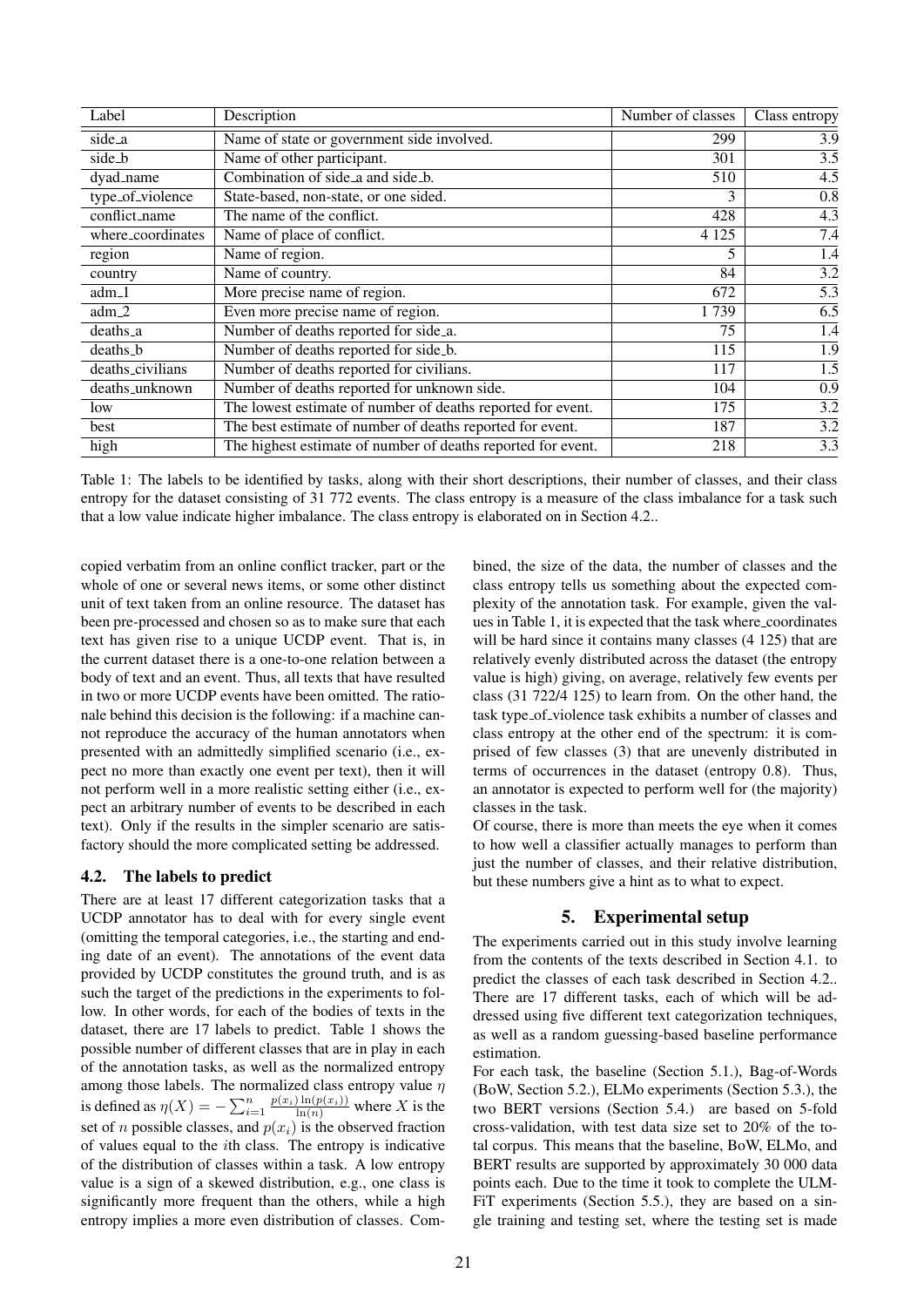up of approximately 6 000 data points, instead of the 5 fold cross-validation scheme employed in the other experiments. The split into training and testing data used by ULMFiT corresponds to the first fold in the baseline, BoW, ELMo and BERT cases, as it is made with the same logic and settings.

## <span id="page-3-1"></span>5.1. Baseline

A "dummy" classifier that guesses the class of a text by randomly drawing a class label from the class label distribution is used to assess a baseline upon which the machine learning-based classifiers should improve. The dummy classifier is available in scikit learn described by [Pedregosa](#page-5-11) [et al. \(2011\)](#page-5-11).

## <span id="page-3-2"></span>5.2. Using a standard Bag-of-Words approach

A classical way to represent documents in text categorization is as a collection of words, in which the order of the words is assumed to be irrelevant. This type of representation is usually referred to as Bag-of-Words. The assumption is naïve, but historically, it has produced relatively competitive results. The BoW representation used in the current setup contains single words (unigrams), as well as all combinations of two consecutive words in the training corpus (bigrams). A linear learning method (Logistic Regression) is then used to train classifiers to distinguish between the classes in the different tasks.

The BoW approach is included in the experiments since it, in the past, has been a go-to solution in many text categorization tasks and thus constitutes a sensible baseline that more modern approaches should beat.

## <span id="page-3-3"></span>5.3. ELMo

Embeddings from Language Models (ELMo) described by [\(Peters et al., 2018\)](#page-5-12), is a deep character-based neural network that learns embeddings by predicting the next token given an input sequence. The network architecture includes both convolutional and (bidirectional) LSTM layers, and produces an embedding that that is sensitive to the particular context of the input sequence. Contextualized embeddings have proven to be highly beneficial when using the embeddings as representation in downstream natural language processing tasks such as categorization, entity recognition, and question answering. In the current setup, an existing pretrained version $6$  of ELMo is used to produce a single 1 024 elements long feature vector for the body of text associated to each event in the UCDP data. The data used for pretraining the ELMo model used here is reported to be approximately 20 million randomly selected texts from Wikipedia and CommonCrawl, amounting to a total training time of 3 days per language. The ELMo feature vectors are then used as input to a non-linear learner (Random Forest) to train a classifier for distinguishing between the classes in each of the 17 tasks.

The ELMo approach is included in the experiments since it has proven to be a simple and effective way of incorporating language knowledge in machine learning situations where training data is scarce.

# <span id="page-3-0"></span>5.4. BERT

Bidirectional Encoder Representations from Transformers (BERT) [\(Devlin et al., 2019\)](#page-5-13) is a deep, attention-based neural network architecture that produces a contextualized representation of a text by taking both the left and right context into account simultaneously. In this respect, it differs from ELMo, which builds its representation of text based on a concatenating representations from the left and right context. Since its inception, BERT has been shown to improve the state-of-the art on many language processing tasks, including some text categorization ones.

In the experiments to follow, we use two versions of BERT: the original large pre-trained uncased base model made available via Hugging Face's Transformers [\(Wolf et al.,](#page-6-5) [2019\)](#page-6-5), and a version of the same model fine-tuned on the UCDP data.

# <span id="page-3-4"></span>5.5. ULMFiT

Universal Language Modelling Fine-Tuning (ULMFiT), described in [\(Howard and Ruder, 2018\)](#page-5-14), is a three step method for transferring general language use to specific categorization tasks. The method consists of the following three steps:

- 1. Train a language model on an unannotated corpus of general language.
- 2. Fine-tune the language model based on unannotated in-domain texts.
- 3. Train and fine-tune a text classifier on annotated texts.

An initial language model (Step 1) is readily available online. ULMFiT is pretrained on a subset of the English Wikipedia containing more than 103 million running words taken from more than 28 000 verified *Good* or *Featured* articles [\(Merity et al., 2016\)](#page-5-15). In Step 2, we used the texts associated with the 31 722 UCDP events to fine-tune the language model. Finally, in Step 3, a classifier was created for each of the 17 different tasks outlined in Table [1.](#page-2-0)

The implementation of ULMFiT used in the current experiment is based on the AWD-LSTM language model architecture described by [\(Merity et al., 2017\)](#page-5-16).

The ULMFiT approach is included in the experiments because it is a robust method for leveraging the language knowledge of a pretrained model and its ability to adjust that model based on in-domain data, without requiring vast computational resources. Until recently, ULMFiT produced state-of-the art classifiers for a number of benchmarks.

## 6. Categorization results

Table [2 on the next page](#page-4-0) shows the results from the experiments in terms F1-score for the random baseline, the BoW-based Logistic Regression classifier, the ELMo-based Random Forest classifier, the original and fine-tuned BERTbased Random Forest classifiers, as well as for ULMFiT. As an example, refer back to the discussion of the complexity of the annotation tasks in terms of the number of classes and the class entropy in Section [4.2.,](#page-2-1) and consider the baseline F1-score result for the task type\_of\_violence

<span id="page-3-5"></span><sup>6</sup>[https://github.com/HIT-SCIR/](https://github.com/HIT-SCIR/ELMoForManyLangs) [ELMoForManyLangs](https://github.com/HIT-SCIR/ELMoForManyLangs)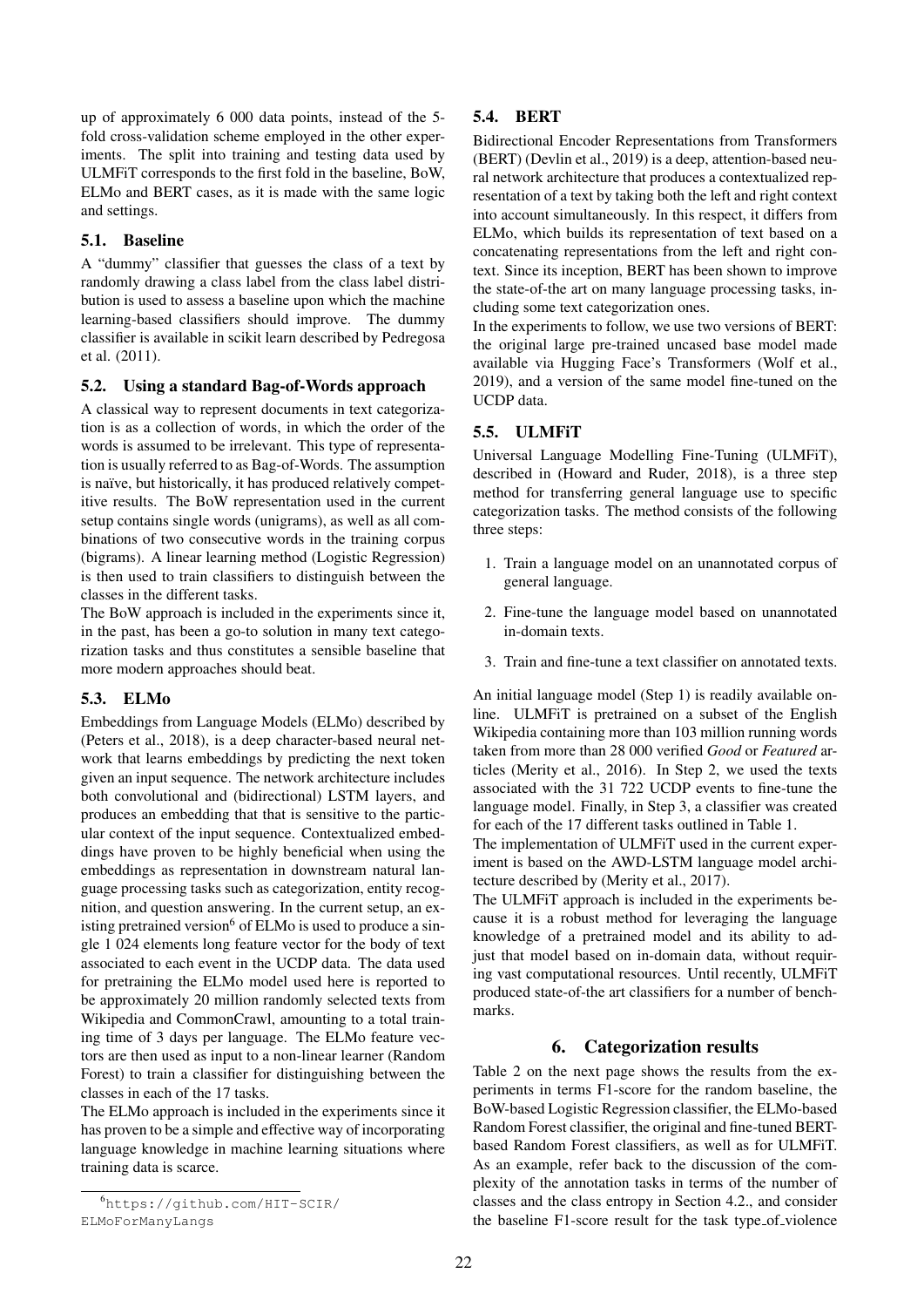| Task                           | Cls  | En  | B.F  | BW.F | E.F  | BE.F | BF.F | U.F  |
|--------------------------------|------|-----|------|------|------|------|------|------|
| $side\_a$                      | 299  | 3.9 | 5.0  | 76.8 | 76.2 | 81.1 | 84.9 | 84.7 |
| $side_b$                       | 301  | 3.5 | 8.1  | 73.7 | 75.5 | 78.3 | 82.0 | 82.5 |
| $\overline{dy}$ ad_name        | 510  | 4.5 | 4.1  | 66.9 | 72.5 | 75.6 | 79.3 | 80.8 |
| $type\_of\_violence$           | 3    | 0.8 | 56.6 | 88.8 | 85.8 | 88.6 | 89.6 | 91.8 |
| $conflict_name$                | 428  | 4.3 | 4.2  | 69.5 | 73.4 | 76.9 | 80.7 | 82.7 |
| $where$ <sub>coordinates</sub> | 4125 | 7.4 | 0.3  |      |      |      |      | 30.3 |
| region                         | 5    | 1.4 | 28.7 | 99.4 | 89.6 | 97.7 | 98.7 | 99.8 |
| country                        | 84   | 3.2 | 6.9  | 95.5 | 82.8 | 90.2 | 94.7 | 97.4 |
| $adm_1$                        | 672  | 5.3 | 1.0  | 64.2 | 62.2 | 62.8 | 65.1 | 77.7 |
| $adm_2$                        | 1739 | 6.5 | 0.4  | 27.5 |      |      |      | 41.3 |
| $deaths_a$                     | 75   | 1.4 | 46.8 | 63.6 | 83.1 | 82.2 | 82.2 | 73.3 |
| $deaths_b$                     | 115  | 1.9 | 35.6 | 59.0 | 75.1 | 74.8 | 75.5 | 67.4 |
| $deaths\_civilians$            | 117  | 1.5 | 48.7 | 63.8 | 84.1 | 83.5 | 83.7 | 70.9 |
| $deaths\_unknown$              | 104  | 0.9 | 72.5 | 79.0 | 93.3 | 92.7 | 92.7 | 80.8 |
| low                            | 175  | 3.2 | 8.5  | 32.3 | 61.6 | 58.5 | 58.5 | 37.9 |
| best                           | 187  | 3.2 | 8.3  | 32.6 | 61.1 | 58.1 | 58.4 | 41.6 |
| high                           | 218  | 3.3 | 8.5  | 32.4 | 61.8 | 58.6 | 58.7 | 40.0 |

<span id="page-4-0"></span>Table 2: UCDP document categorization results.

Task The name of the annotation task.

Cls The number of distinct classes for a particular task.

En The class entropy: a high value corresponds to a more evenly distribution of instances per class.

B Baseline, random guessing based on distribution of labels.

BW Bag of words representation.

ELMo representations + non-linear classifier.

BERT representations + non-linear classifier.

BF BERT representations, model fine-tuned on UCDP data + non-linear classifier.

U ULMFiT pretrained on Wikipedia, fine-tuned and trained on UCDP data.

F weighted F1-score.

Light grey cells in the table indicate a failure of the classifier to complete the corresponding task. The failures are due to the size of the models: for tasks with many classes, the memory consumption of the learner exceeds that of the available memory (which in this case is 255Gb).

which is given in column  $B \cdot F$  in Table [2.](#page-4-0) The task concerns only three highly imbalanced classes, which in effect means it is easy to get a fairly good score just by making a vaguely informed guess with respect to the class. The random guessing-based baseline F1-score is 56.6%. All trained classifiers improve on the baseline, with ULMFiT performing the best at an F1-score of 91.8%, a 35.2 percent point improvement.

The other example in Section [4.2.](#page-2-1) is that of where coordinates. The baseline results for the task align with the expected outcome given the size of the data, the number of classes, and the class entropy: the F1-score value is low, at around 0.3% of a possible 100%. The ULM-FiT classifier improves the F1-score given the baseline with 30.0%. Still, at an F1-score of 30.3%, the classifier clearly underperforms vis-à-vis the human annotated data.

According to Table [2,](#page-4-0) the tasks that the hardest for the classifiers are:

- where coordinates (ULMFiT F1-score: 30.3%)
- adm.2 (ULMFiT F1-score:  $41.3\%$ )
- low (ELMo F1-score:  $61.6\%$ )
- best (ELMo F1-score:  $61.1\%$ )

• high (ELMo F1-score:  $61.8\%$ )

The above are all tasks in which there are many classes, and thus little data to learn from per class. The following are the tasks on which the classifiers performed the best:

- region (ULMFiT F1-score: 99.8%)
- country (ULMFiT F1-score: 97.4%)
- deaths unknown (ELMo F1-score: 93.3%)
- type\_of\_violence (ULMFiT F1-score: 91.8%)
- side a (BERT fine-tuned F1-score: 84.9%)
- deaths\_civilians (ELMo F1-score: 84.1%)
- deaths\_a (ELMo F1-score:  $83.1\%$ )
- conflict\_name (ULMFiT F1-score: 82.7%)
- side\_b (ULMFiT F1-score:  $82.5\%$ )
- dyad name (ULMFiT F1-score: 80.8%)

However, it should be emphasized that the experimental setting in this report is a simplified one that only includes data in which each textual body corresponds to exactly one UCDP event.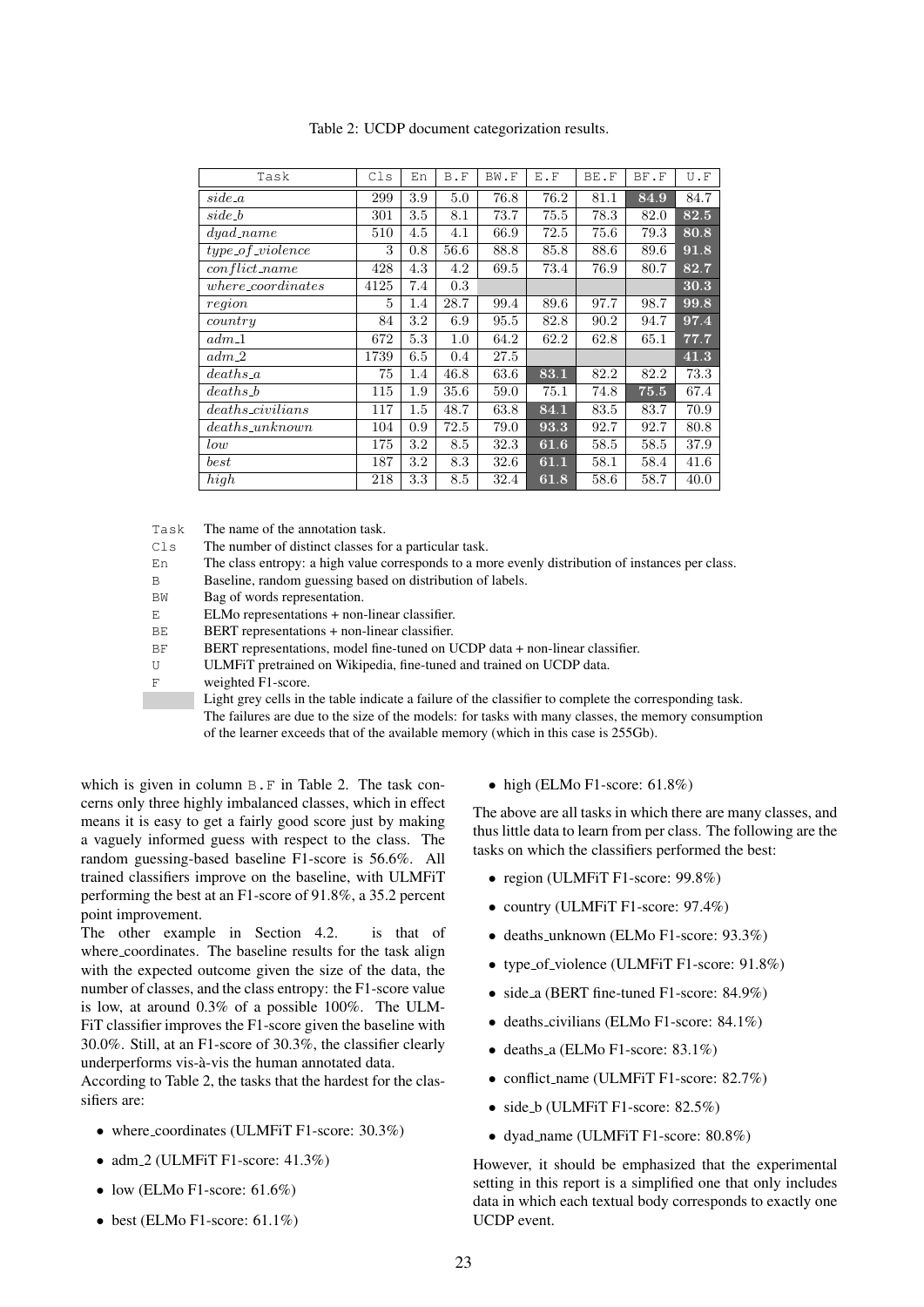#### 7. Discussion

From the results of this study, we make two observations. The first observation concerns text categorization for event annotation, while the other is about the developments in the field of transfer learning in NLP.

#### 7.1. Text categorization for event annotation

By casting the event annotation problem as one of text categorization, we have gained initial insight into the complexity of assigning values to the individual attributes of events. Some attributes are naturally harder to automatically predict than others: for instance, the finer-grained geographical location of an event (where coordinates) is harder to assess than the immediately broader region (country). Similarly, the dyad name is harder to predict than the names of its participants. It is also clear that automated text categorization has value in that it performs very near the level of human annotators, for some tasks. This begs the question: How can we best make use of text categorization for the purpose of improving the human annotation process in terms of, e.g., speed, and consistency? We believe that the categorization results reported in this study are encouraging enough to warrant continued investigations with respect to its use in the manual annotation process, as well as further improvements of the categorization results. As for the latter, there are two immediate issues that require attention. The first issue is to go from the simplified setting of the current experiments to one that allows the more natural manyto-many relationship between texts and events. The second issue is to investigate methods for making use of the conditional dependencies between tasks e.g., that certain dyads are active only in certain geographical locations.

## 7.2. Transfer learning in NLP

Although the bag-of-words approach is a strong baseline, it is almost always better to utilize pre-training and finetuning on domain-specific data. ELMo and the original BERT model are both pre-trained on large amounts of data, and do not make use of any in-domain data in the current setting. Still, both models perform well, beating the BoW baseline in most cases. Furthermore, fine-tuning pretrained models on domain-specific data always helps: the fine-tuned BERT model beats the original model across all tasks.

#### Acknowledgements

The study presented in this paper is funded by Riksbankens Jubileumsfond, via the research project *Automation of the Uppsala Conflict Data Program (UCDP)*, reference number IN18-0710:1.

The authors wish to thank the anonymous reviewers for valuable and thoughtful comments.

#### 8. Bibliographical References

- <span id="page-5-9"></span>Adhikari, A., Ram, A., Tang, R., and Lin, J. (2019). Docbert: Bert for document classification. *ArXiv*, abs/1904.08398.
- <span id="page-5-5"></span>Azar, E. E. (1980). The conflict and peace data bank (COPDAB) project. *Journal of Conflict Resolution*, 24(1):143–152.
- <span id="page-5-8"></span>Beieler, J. (2016). Generating politically-relevant event data. *arXiv preprint arXiv:1609.06239*.
- <span id="page-5-6"></span>Bond, D., Bond, J., Oh, C., Jenkins, J. C., and Taylor, C. L. (2003). Integrated data for events analysis (IDEA): An event typology for automated events data development. *Journal of Peace Research*, 40(6):733–745.
- <span id="page-5-13"></span>Devlin, J., Chang, M.-W., Lee, K., and Toutanova, K. (2019). BERT: Pre-training of deep bidirectional transformers for language understanding. In *Proceedings of the 2019 Conference of the North American Chapter of the Association for Computational Linguistics: Human Language Technologies, Volume 1 (Long and Short Papers)*, pages 4171–4186, Minneapolis, Minnesota, June. Association for Computational Linguistics.
- <span id="page-5-2"></span>D'Ignazio, C., Bhargava, R., Zuckerman, E., and Beck, L. (2014). Cliff-clavin: Determining geographic focus for news. *News KDD: Data Science for News Publishing*, 2014.
- <span id="page-5-7"></span>Ehrmann, M., Jacquet, G., and Steinberger, R. (2017). Jrcnames: Multilingual entity name variants and titles as linked data. *Semantic Web*, 8(2):283–295.
- <span id="page-5-3"></span>Halterman, A. (2017). Mordecai: Full text geoparsing and event geocoding. *The Journal of Open Source Software*, 2(9).
- <span id="page-5-10"></span>Högblad, S. (2019). UCDP GED Codebook version 19.1.
- <span id="page-5-14"></span>Howard, J. and Ruder, S. (2018). Universal language model fine-tuning for text classification. In *Proceedings of the 56th Annual Meeting of the Association for Computational Linguistics (Volume 1: Long Papers)*, pages 328–339.
- <span id="page-5-1"></span>Manning, C. D., Surdeanu, M., Bauer, J., Finkel, J., Bethard, S. J., and McClosky, D. (2014). The Stanford CoreNLP natural language processing toolkit. In *Association for Computational Linguistics (ACL) System Demonstrations*, pages 55–60.
- <span id="page-5-4"></span>McClelland, C. (2006). World Event/Interaction Survey (WEIS) Project, 1966-1978.
- <span id="page-5-15"></span>Merity, S., Xiong, C., Bradbury, J., and Socher, R. (2016). Pointer sentinel mixture models. *arXiv preprint arXiv:1609.07843*.
- <span id="page-5-16"></span>Merity, S., Keskar, N. S., and Socher, R. (2017). Regularizing and optimizing lstm language models. *arXiv preprint arXiv:1708.02182*.
- <span id="page-5-0"></span>Norris, C., Schrodt, P., and Beieler, J. (2017). PE-TRARCH2: Another event coding program. *The Journal of Open Source Software*, 2(9), 1.
- <span id="page-5-11"></span>Pedregosa, F., Varoquaux, G., Gramfort, A., Michel, V., Thirion, B., Grisel, O., Blondel, M., Prettenhofer, P., Weiss, R., Dubourg, V., Vanderplas, J., Passos, A., Cournapeau, D., Brucher, M., Perrot, M., and Duchesnay, E. (2011). Scikit-learn: Machine learning in Python. *Journal of Machine Learning Research*, 12:2825–2830.
- <span id="page-5-12"></span>Peters, M., Neumann, M., Iyyer, M., Gardner, M., Clark, C., Lee, K., and Zettlemoyer, L. (2018). Deep contextualized word representations. In *Proceedings of the 2018 Conference of the North American Chapter of the Association for Computational Linguistics: Human Language Technologies, Volume 1 (Long Papers)*, pages 2227– 2237.